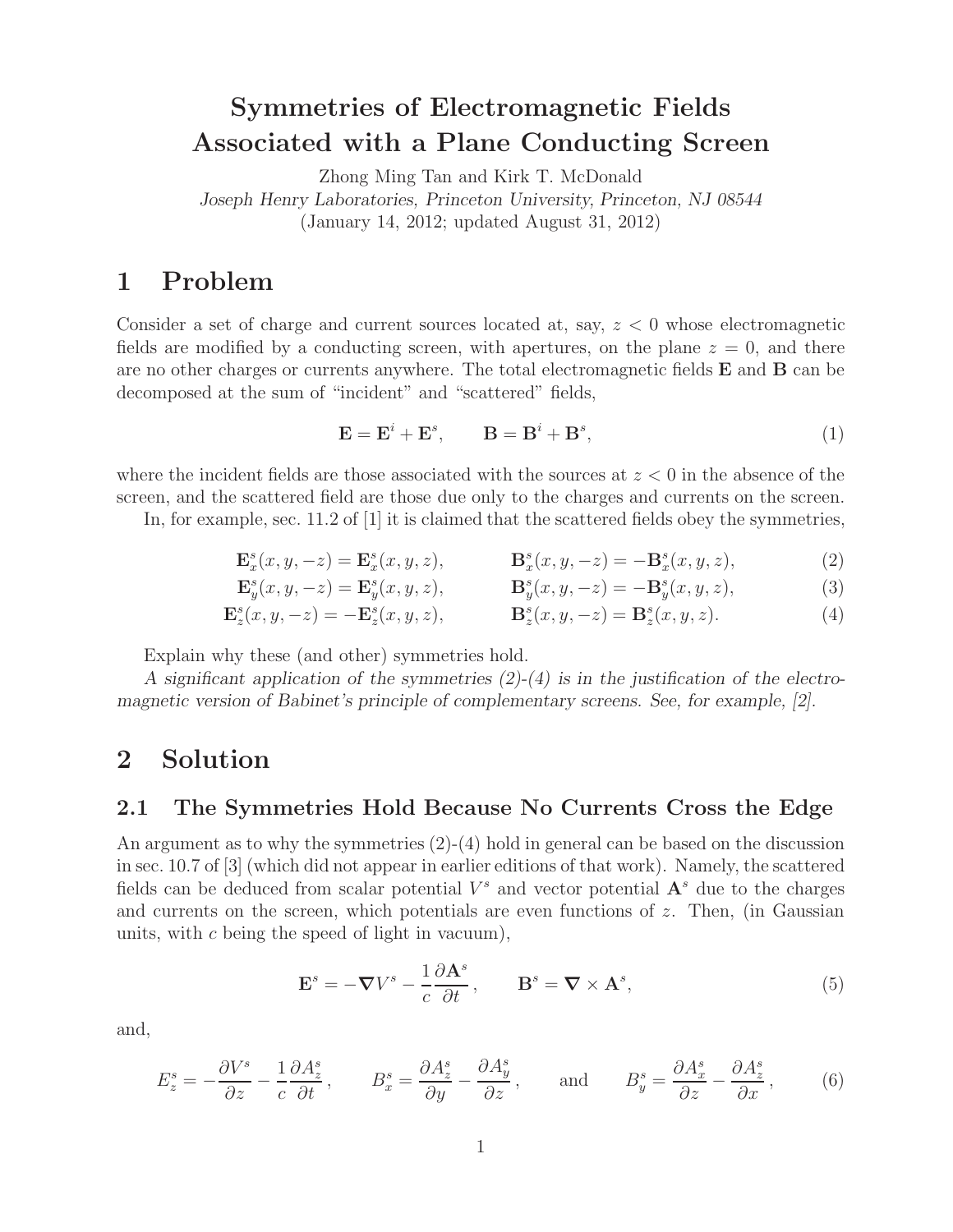have no symmetry in z if  $A_z^s$  is nonzero, while  $E_x^s$ ,  $E_y^s$  and  $B_z^s$  do obey the symmetries (2)-(3).

In principle, currents could flow from one side of the screen to the other, such that the current density  $J_z^s$  is nonzero on the edge(s) of the screen, leading to nonzero  $A_z^s$ . However, as first noted by Meixner [4], such current density would give rise to a magnetic field whose stored energy diverges logarithmically within finite volumes surrounding portions of the edge.1,2 The physical requirement that the scattered field energy (which derives from the incident wave) be finite inside finite volumes implies that  $J_z^s$ , and also  $A_z^s$ , must be zero. Hence, the symmetries  $(2)-(4)$  do hold in general.

*These forms seem to have first appeared in [5] (based on lemma 2, p. 508), but they were not well justified in that work. An argument similar to the above for these forms is given in sec. 9.2 of [6]. A review of edge conditions for plane conducting screens is given in [7].*

*Experiments in which polarization effects in scattering of light from a knife edge were first performed by Gouy in 1883 [8]. A partial explanation was given by Poincaré in 1892 [9], which is perhaps the first calculation of diffraction of electromagnetic waves. This first "complete" solution for an electromagnetic diffraction problem was by Sommerfeld in 1895 [10, 11, 12, 13], who found scattered fields that obey the symmetries (2)-(4), although this is perhaps not obvious. Other early examples of the scattering of electromagnetic waves by plane conducting screens were considered by Rayleigh [14, 15], for "small" apertures and waves with normal incidence, and by Lamb [16] gave an "exact" analysis of waves normally incident on a screen with period slots of any size, who found fields that obey the symmetries (2)-(4), as reviewed in the Appendix below.*

#### **2.2 Incident, Reflected and Transmitted Fields**

A different decomposition of the fields than eq. (1) can be made in terms of incident, reflected and transmitted fields,

$$
\mathbf{E}(z<0) = \mathbf{E}^i + \mathbf{E}^r, \qquad \mathbf{E}(z>0) = \mathbf{E}^t, \qquad \mathbf{B}(z<0) = \mathbf{B}^i + \mathbf{B}^r, \qquad \mathbf{B}(z>0) = \mathbf{B}^t. \tag{7}
$$

Lamb [16] made the further decomposition,

$$
\mathbf{E}^r = \mathbf{E}^{r_0} + \mathbf{E}^{r_1}, \qquad \mathbf{B}^r = \mathbf{B}^{r_0} + \mathbf{B}^{r_1}, \tag{8}
$$

where  $\mathbf{E}^{r_0}$  and  $\mathbf{B}^{r_0}$  are the reflected fields (for  $z < 0$ ) if the entire plane  $z = 0$  were a perfect conductor.<sup>3</sup>

$$
\mathbf{E}^t = \mathbf{E}^{t_0} + \mathbf{E}^{t_1}, \qquad \mathbf{B}^t = \mathbf{B}^{t_0} + \mathbf{B}^{t_1}, \tag{9}
$$

is trivial in that  $\mathbf{E}^{t_0} = 0 = \mathbf{B}^{t_0}$ .

<sup>&</sup>lt;sup>1</sup>For example, if the conducting half plane  $(x < 0, y, 0)$  had an edge current  $I\hat{z}$  per unit length, then the magnetic field would be  $B_y = -2Ix/(x^2+z^2)$ , and the field energy in a box with one corner at the origin and diagonal to  $(x \ll a, a, a)$  would be  $\propto \int B_y^2 d\text{Vol} \propto (aI^2/c^2) \int_0^x x^2 dx \int_0^a dz/(x^2+z^2)^2 = K + (\pi aI^2/c^2) \int_0^x dx/x$ , which diverges logarithmically. If the edge current existed only over the line segment  $(0, -b < y < b, 0)$ , then the above calculation would still be valid for a box with  $a \ll b$ .

<sup>&</sup>lt;sup>2</sup>The surface charge density near the edge varies inversely with the square root of the distance from the edge, such that the electric field energy remains finite in finite volumes surrounding the edge.

<sup>3</sup>The corresponding decomposition of the transmitted field,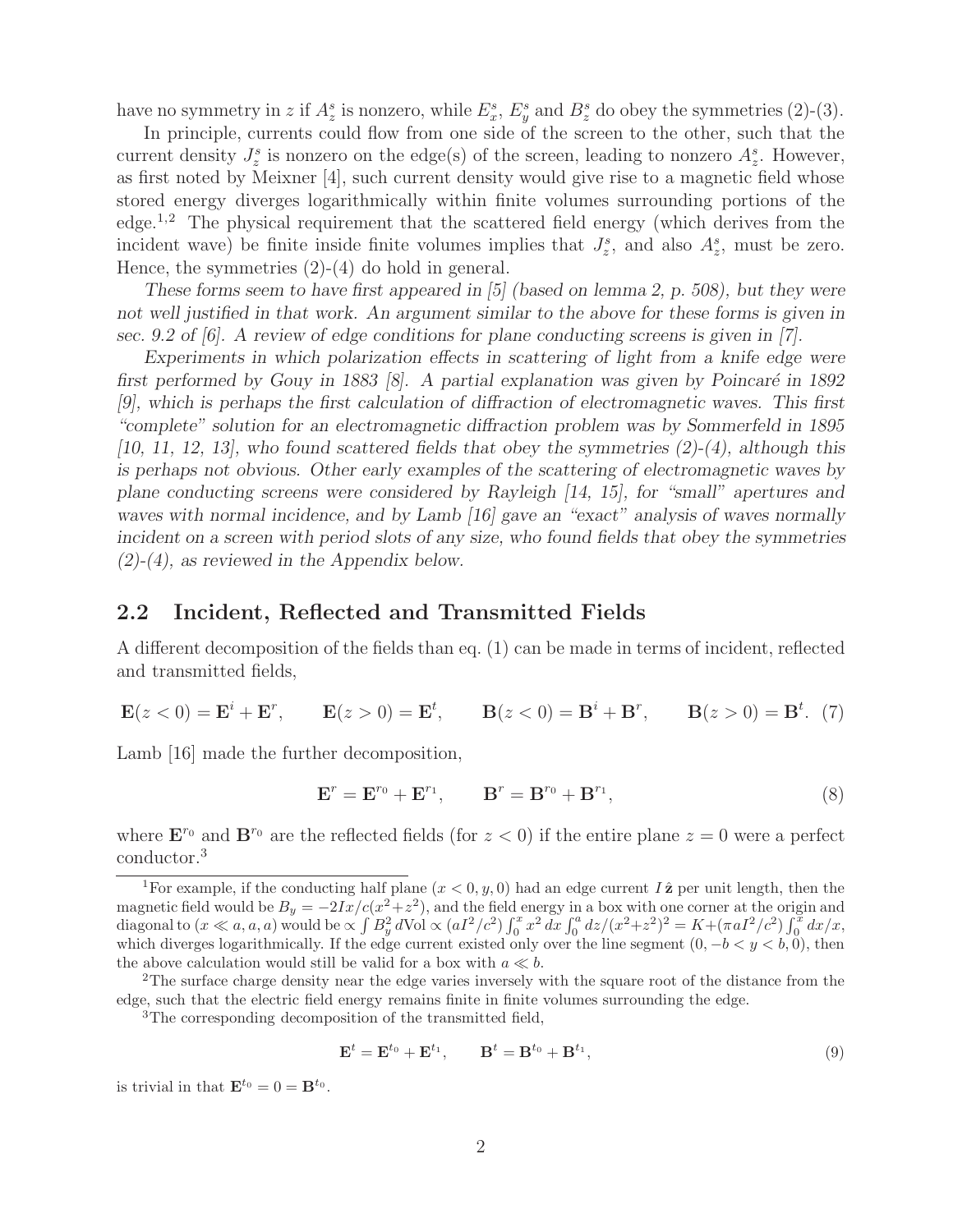The reflected fields in case the entire plane  $z = 0$  is a perfect conductor can be calculated from the image charge and current densities at  $z > 0$ ,

$$
\rho^{\text{image}}(x, y, z) = -\rho(x, y, -z), \tag{10}
$$

$$
J_x^{\text{image}}(x, y, z) = -J_x(x, y, -z),
$$
  
\n
$$
J_y^{\text{image}}(x, y, z) = -J_y(x, y, -z),
$$
  
\n
$$
J_z^{\text{image}}(x, y, z) = J_z(x, y, -z).
$$
\n(11)

A general prescription for computing electromagnetic fields is given by so-called vector diffraction theory. One formulation of this has been given by Stratton and Chu [17, 18],  $4$ assuming all source charge and current densities  $\rho$  and **J** and fields **E** and **B** have time dependence  $e^{-i\omega t}$ ,

$$
\mathbf{E}(\mathbf{x}) = \int_{V} \left( \frac{ik}{c} \mathbf{J}(\mathbf{x}') \frac{e^{ikr}}{r} + \rho(\mathbf{x}') \nabla' \frac{e^{ikr}}{r} \right) dVol'
$$
(12)

$$
-\frac{1}{4\pi} \oint_{S} \left\{ ik[\hat{\mathbf{n}}' \times \mathbf{B}(\mathbf{x}')] \frac{e^{ikr}}{r} + [\hat{\mathbf{n}}' \times \mathbf{E}(\mathbf{x}')] \times \nabla' \frac{e^{ikr}}{r} + [\hat{\mathbf{n}}' \cdot \mathbf{E}(\mathbf{x}')] \nabla' \frac{e^{ikr}}{r} \right\} d\text{Area}',
$$
  

$$
\mathbf{B}(\mathbf{x}) = \frac{1}{r} \int \mathbf{J}(\mathbf{x}') \times \nabla' \frac{e^{ikr}}{r} d\text{Vol}'
$$
(13)

$$
\mathbf{B}(\mathbf{x}) = \frac{1}{c} \int_{V} \mathbf{J}(\mathbf{x}') \times \nabla' \frac{e}{r} d\text{Vol}'
$$
\n
$$
+ \frac{1}{4\pi} \oint_{S} \left\{ ik[\hat{\mathbf{n}}' \times \mathbf{E}(\mathbf{x}')] \frac{e^{ikr}}{r} - [\hat{\mathbf{n}}' \times \mathbf{B}(\mathbf{x}')] \times \nabla' \frac{e^{ikr}}{r} - [\hat{\mathbf{n}}' \cdot \mathbf{B}(\mathbf{x}')] \nabla' \frac{e^{ikr}}{r} \right\} d\text{Area}',
$$
\n(13)

where Gaussian units are employed,  $\hat{\mathbf{n}}'$  is the outward unit vector normal to surface S (that bounds volume *V*), and  $r = |\mathbf{x} - \mathbf{x}'|$ .

We first suppose the screen is absent, and volume  $V$  to be all of space. The surface  $S$ is at "infinity", and we assume that in physically realistic examples the surface integrals at "infinity" vanish. Then, the "incident" fields can be computed by,

$$
\mathbf{E}^{i}(\mathbf{x}) = \int_{z' < 0} \left( \frac{ik}{c} \mathbf{J}(\mathbf{x}') \frac{e^{ikr}}{r} + \rho(\mathbf{x}') \nabla' \frac{e^{ikr}}{r} \right) dVol' \qquad \text{(no screen)},\tag{14}
$$

$$
\mathbf{B}^{i}(\mathbf{x}) = \frac{1}{c} \int_{z' < 0} \mathbf{J}(\mathbf{x}') \times \nabla' \frac{e^{ikr}}{r} d\text{Vol}' \qquad \text{(no screen)},\tag{15}
$$

assuming that the sources are in the region  $z < 0$ . Similarly, the reflected fields when all of  $z = 0$  is a perfect conductor are given by,

$$
\mathbf{E}^{r_0}(\mathbf{x}) = \int_{z' > 0} \left( \frac{ik}{c} \mathbf{J}^{\text{image}}(\mathbf{x}') \frac{e^{ikr}}{r} + \rho^{\text{image}}(\mathbf{x}') \nabla' \frac{e^{ikr}}{r} \right) dVol', \tag{16}
$$

$$
\mathbf{B}^{r_0}(\mathbf{x}) = \frac{1}{c} \int_{z' > 0} \mathbf{J}^{\text{image}}(\mathbf{x}') \times \mathbf{\nabla'} \frac{e^{ikr}}{r} d\text{Vol}'. \tag{17}
$$

Then, recalling eq. (11), the incident and reflected fields (in case the plane  $z = 0$  is a perfect conductor) obey the relations (where  $z$  is positive),

$$
\mathbf{E}_x^{r_0}(x, y, -z) = -\mathbf{E}_x^i(x, y, z), \qquad \mathbf{B}_x^{r_0}(x, y, -z) = \mathbf{B}_x^i(x, y, z), \qquad (18)
$$

<sup>&</sup>lt;sup>4</sup>See also the Appendix of [19].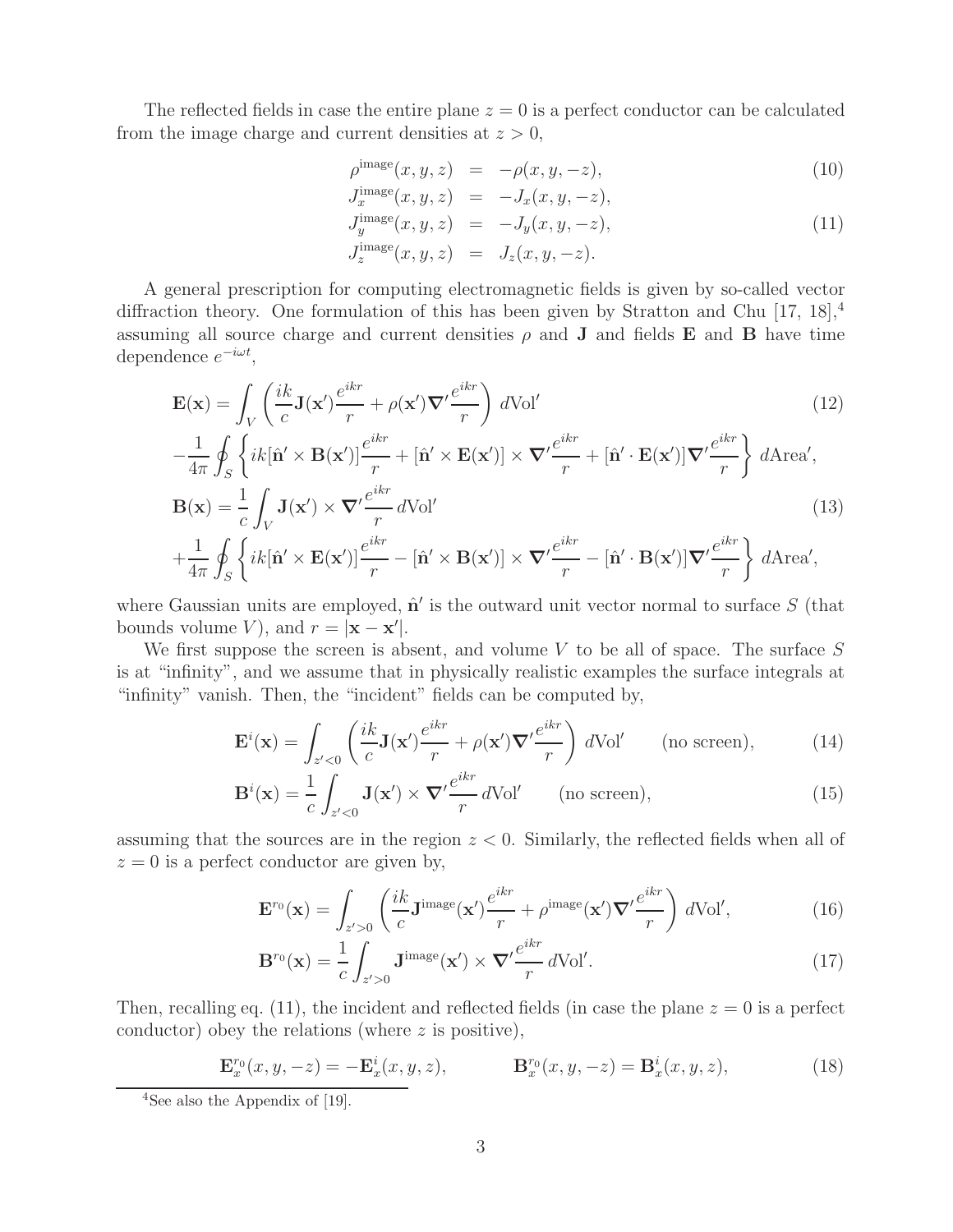$$
\mathbf{E}_{y}^{r_0}(x, y, -z) = -\mathbf{E}_{y}^{i}(x, y, z), \qquad \mathbf{B}_{y}^{r_0}(x, y, -z) = \mathbf{B}_{y}^{i}(x, y, z), \qquad (19)
$$

$$
\mathbf{E}_{z}^{r_0}(x, y, -z) = \mathbf{E}_{z}^{i}(x, y, z), \qquad \mathbf{B}_{z}^{r_0}(x, y, -z) = -\mathbf{B}_{z}^{i}(x, y, z). \tag{20}
$$

In general, the reflected fields are the same as the scattered fields for  $z < 0$ , so we can write,

$$
\mathbf{E}^{r_1} = \mathbf{E}^r - \mathbf{E}^{r_0} = \mathbf{E}^s(z<0) - \mathbf{E}^{r_0},\tag{21}
$$

$$
\mathbf{B}^{r_1} = \mathbf{B}^r - \mathbf{B}^{r_0} = \mathbf{B}^s(z < 0) - \mathbf{B}^{r_0}.
$$
 (22)

The transmitted fields (for  $z > 0$ ) follow from eqs. (5) as,

$$
\mathbf{E}^t = \mathbf{E}^i + \mathbf{E}^s(z > 0),\tag{23}
$$

$$
\mathbf{B}^t = \mathbf{B}^i + \mathbf{B}^s(z>0). \tag{24}
$$

Recalling the symmetries  $(2)-(4)$  and  $(18)-(20)$ , eqs.  $(21)-(24)$  lead to the additional symmetries,

$$
\mathbf{E}_x^{r_1}(x, y, -z) = \mathbf{E}_x^t(x, y, z), \qquad \mathbf{B}_x^{r_1}(x, y, -z) = -\mathbf{B}_x^t(x, y, z), \tag{25}
$$

$$
\mathbf{E}_{y}^{r_{1}}(x, y, -z) = \mathbf{E}_{y}^{t}(x, y, z), \qquad \mathbf{B}_{y}^{r_{1}}(x, y, -z) = -\mathbf{B}_{y}^{t}(x, y, z), \qquad (26)
$$

$$
\mathbf{E}_z^{r_1}(x, y, -z) = -\mathbf{E}_z^t(x, y, z), \qquad \mathbf{B}_z^{r_1}(x, y, -z) = \mathbf{B}_z^t(x, y, z), \tag{27}
$$

where  $z > 0$ .

The symmetries  $(25)-(27)$  have been claimed to be evident in [12, 20, 21].<sup>5</sup>

## **Appendix: Lamb's Example**

An early "exact" analysis of electromagnetic fields associated with a plane conducting screen appeared in the 1898 paper by Lamb  $[16]$  (secs. 5 and 6),<sup>6</sup> but seems to be little known. Here, we transcribe the discussion of Lamb's example given in sec. 2.2 of [24] into the present notation, to show that the fields in this example satisfy both the symmetries  $(2)-(4)$ and  $(25)-(27).7$ 

The plane  $z = 0$  is a perfect conductor except for slots with period d running along the x direction. One of the slots is centered on the line  $(x, 0, 0)$ . The remaining strips of perfect conductor have width 2a, and we define  $1/\mu = \sin(\pi a/d)$ . Lamb made a deft use of conjugate functions to identify a useful function,

$$
u(y,z) = \frac{\pi |z|}{d} - \ln \frac{1}{\mu} + \sum_{n=1}^{\infty} C_n e^{-2n\pi |z|/d} \cos \frac{2n\pi y}{d}.
$$
 (28)

<sup>5</sup>Although [21] is largely a transcription of Schwinger's famous wartime paper [22], this claim does not appear in the latter.

 ${}^{6}$ Lamb built on earlier efforts of Thomson [23] and Rayleigh [14, 15].

<sup>7</sup>Lamb never mentioned charges or currents in his discussion, but his analysis is of a mathematical "monolayer" with the tacit assumption that no currents flow in the z-direction. Hence, we expect the symmetries  $(2)-(4)$  and  $(25)-(27)$  to hold, following footnotes 3 and 7.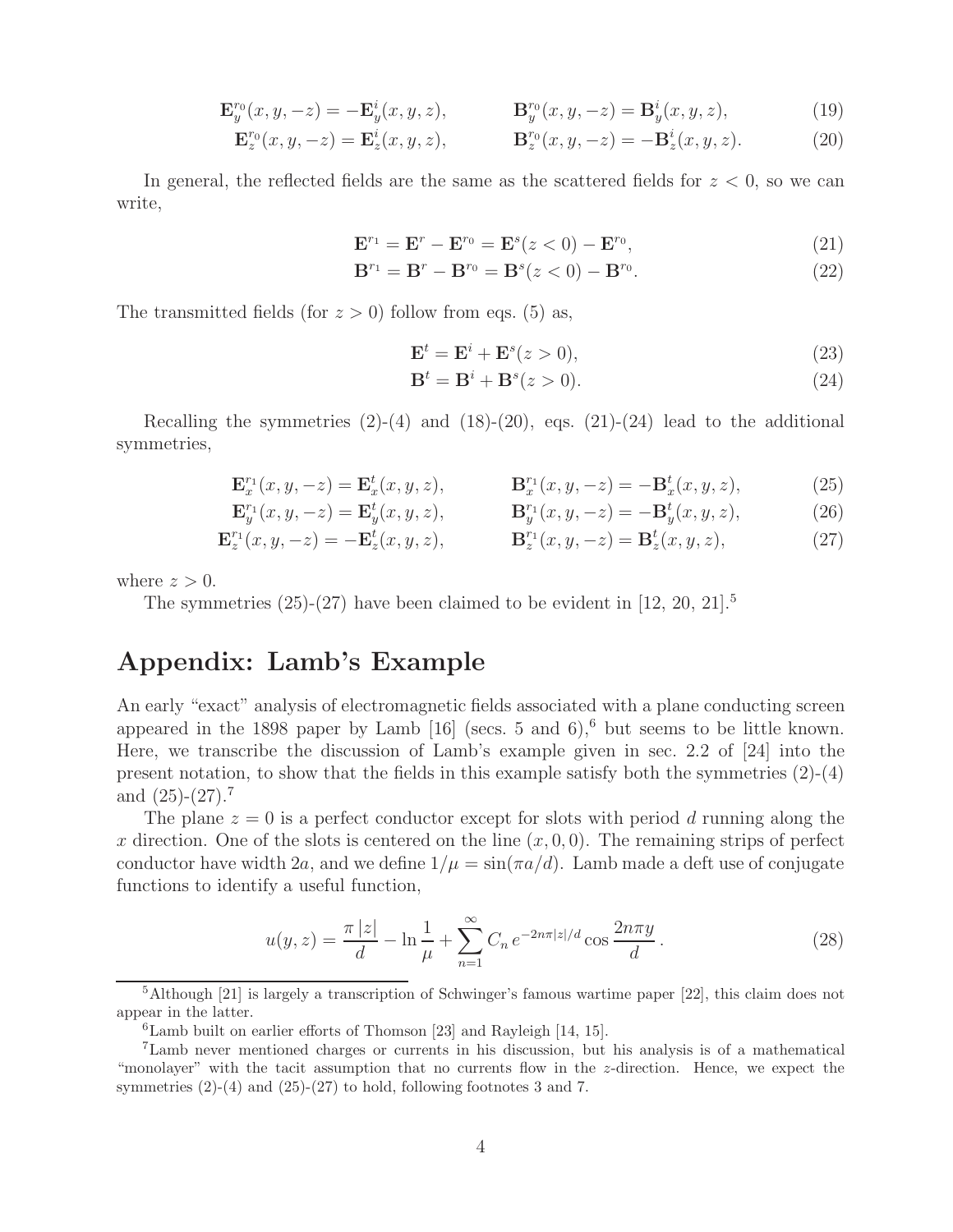Then, a plane wave normally incident on this screen from  $z < 0$  with electric field polarized in the x-direction (parallel to the strips) results in total electric field given by,

$$
E_x(z < 0) = E_0 e^{i(kz - \omega t)} + E_1 e^{-i(kz + \omega t)} + E_2 \left( u + \frac{\pi z}{d} + \ln \frac{1}{\mu} \right)
$$
  

$$
= E_x^i + E_x^s(z < 0) = E_x^i + E_x^r = E_x^i + E_x^{r_0} + E_x^{r_1},
$$
  

$$
E_x(z > 0) = (E_0 + E_1) e^{i(kz - \omega t)} + E_2 \left( u - \frac{\pi z}{d} + \ln \frac{1}{\mu} \right)
$$
 (29)

$$
= E_x^i + E_x^s(z > 0) = E_x^t,
$$
\n(30)

where,

$$
\frac{E_1}{E_0} = -\frac{1}{1 + iCkd}, \qquad E_2 = \frac{ikdE_1}{\pi}, \qquad \text{with} \qquad C = \frac{1}{\pi} \ln \frac{1}{\mu} = \frac{1}{\pi} \ln \sin \frac{\pi a}{d}. \tag{31}
$$

The reflected wave in case the plane  $z = 0$  were a perfect conductor is  $E_x^{r_0} = -E_0 e^{-i(kz + \omega t)}$ , so that,

$$
E_x^{r_1}(z<0) = (E_0 + E_1) e^{i(kz - \omega t)} + E_2 \left( u + \frac{\pi z}{d} + \ln \frac{1}{\mu} \right), \tag{32}
$$

and eqs. (30)-(32) obey symmetry (2),  $E_x^{r_1}(x, y, -z) = E_x^t(x, y, z)$ , as well as the symmetry (25),  $E_x^s(x, y, -z) = E_x^s(x, y, z)$ .

Likewise, a plane wave normally incident on this screen from  $z < 0$  with magnetic field polarized in the x-direction (such that the incident electric field is perpendicular to the strips) results in total magnetic field given by,

$$
B_x(z<0) = E_0 e^{i(kz-\omega t)} + E_1 e^{-i(kz+\omega t)} + E_2 \left( u + \frac{\pi z}{d} + \ln \frac{1}{\mu} \right)
$$
  
\n
$$
= B_x^i + B_x^s(z<0) = B_x^i + B_x^r = E_x^i + E_x^{r_0} + E_x^{r_1},
$$
  
\n
$$
B_x(z>0) = (E_0 - E_1) e^{i(kz-\omega t)} - E_2 \left( u - \frac{\pi z}{d} + \ln \frac{1}{\mu} \right)
$$
  
\n
$$
= B_x^i + B_x^s(z>0) = B_x^t,
$$
  
\n(34)

where in this case the slots are located where the conducting strips were previously. Here, the slots have width 
$$
2a
$$
, the function u is still given by eq. (28) but with  $1/\mu = \cos(\pi a/d)$ ,

$$
\frac{E_1}{E_0} = \frac{iDkd}{1 + iDkd}, \qquad E_2 = -\frac{E_1}{\ln \frac{1}{\mu}}, \qquad \text{with} \qquad D = \frac{1}{\pi} \ln \frac{1}{\mu} = \frac{1}{\pi} \ln \cos \frac{\pi a}{d}.
$$
 (35)

The reflected wave in case the plane  $z = 0$  were a perfect conductor is  $B_x^{r_0} = E_0 e^{-i(kz + \omega t)}$ , so that,

$$
B_x^{r_1}(z<0) = (E_0 - E_1) e^{i(kz - \omega t)} + E_2 \left( u + \frac{\pi z}{d} + \ln \frac{1}{\mu} \right), \tag{36}
$$

and eqs. (34)-(36) obey symmetry (2),  $B_x^{r_1}(x, y, -z) = -B_x^t(x, y, z)$ , as well as the symmetry (25),  $B_x^s(x, y, -z) = -B_x^s(x, y, z)$ .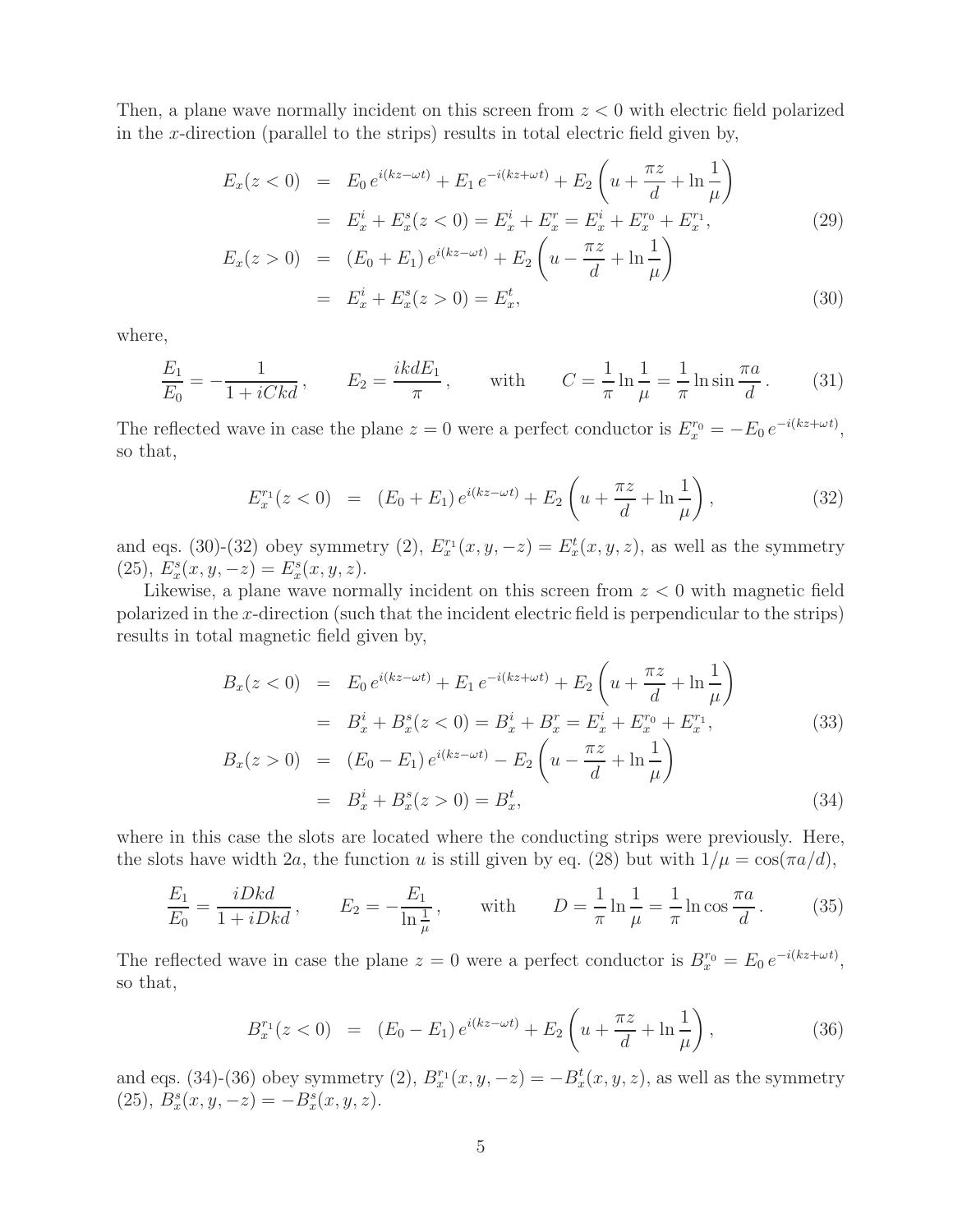# **References**

- [1] M. Born and E. Wolf, *Principles of Optics*,  $7<sup>th</sup>$  ed. (Cambridge U. Press, 1999), http://kirkmcd.princeton.edu/examples/EM/born\_wolf\_7ed.pdf
- [2] Z.M. Tan and K.T. McDonald, *Babinet's Principle for Electromagnetic Fields* (Jan. 19, 2012), http://kirkmcd.princeton.edu/examples/babinet.pdf
- [3] J.D. Jackson, *Classical Electrodynamics*, 3<sup>rd</sup> ed. (Wiley, 1999), http://kirkmcd.princeton.edu/examples/EM/jackson\_ce3\_99.pdf
- [4] J. Meixner, *Die Kantenbedingung in der Theorie der Beugung elektromagnetischer Wellen an vollkommen leitenden ebenen Schirmen*, Ann. Phys. **441**, 1 (1950), http://kirkmcd.princeton.edu/examples/EM/meixner\_ap\_441\_1\_50.pdf
- [5] J. Meixner, *Streng Theorie der Beugung elektromagnetisher Wellen an der vollkommen leitenden Kreisscheibe*, Z. Naturf. **3a**, 506 (1948), http://kirkmcd.princeton.edu/examples/EM/meixner\_zn\_3a\_506\_48.pdf
- [6] D.S. Jones, The Theory of Electromagnetism (Macmillan, 1964), http://kirkmcd.princeton.edu/examples/EM/jones\_sec9-2.pdf
- [7] A.E. Heins and S. Silver, The Edge Conditions and Field Representation Theorems in the Theory of Eelectromagnetic Diffraction, Proc. Camb. Phil. Soc. **51**, 149 (1955), http://kirkmcd.princeton.edu/examples/EM/heins\_pcps\_51\_149\_55.pdf
- [8] M. Gouy, *Sur la polarisation de la lumière diffractée*, Compt. Rend. Acad. Sci. **96**, 697 (1883), http://kirkmcd.princeton.edu/examples/EM/gouy\_cras\_96\_697\_83.pdf
- [9] H. Poincar´e, *Sur la Polarisation par Diffraction*, Acta Math. **16**, 297 (1892), http://kirkmcd.princeton.edu/examples/EM/poincare\_am\_16\_297\_92.pdf
- [10] A. Sommerfeld, *Mathematische Theorie der Diffraction*, Math. Ann. **47**, 317 (1896), http://kirkmcd.princeton.edu/examples/EM/sommerfeld\_ma\_47\_317\_96.pdf
- [11] A. Sommerfeld, Optics (German edition 1950, English translation: Academic Press, 1964), http://kirkmcd.princeton.edu/examples/EM/sommerfeld\_optics\_38-39.pdf
- [12] H. Lamb, *On Sommerfeld's Diffraction Problem; and on Reflection by a Parabolic Mirror*, Proc. London Math. Soc. **4**, 190 (1907), http://kirkmcd.princeton.edu/examples/EM/lamb\_plms\_4\_190\_07.pdf
- [13] K.T. McDonald, *Sommerfeld's Diffraction Problem* (Jan. 22, 2012), http://kirkmcd.princeton.edu/examples/sommerfeld.pdf
- [14] Lord Rayleigh, *On the Passage of Waves through Apertures in Plane Screens, and Allied Problems*, Phil. Mag. **43**, 259 (1897), http://kirkmcd.princeton.edu/examples/EM/rayleigh\_pm\_43\_259\_97.pdf